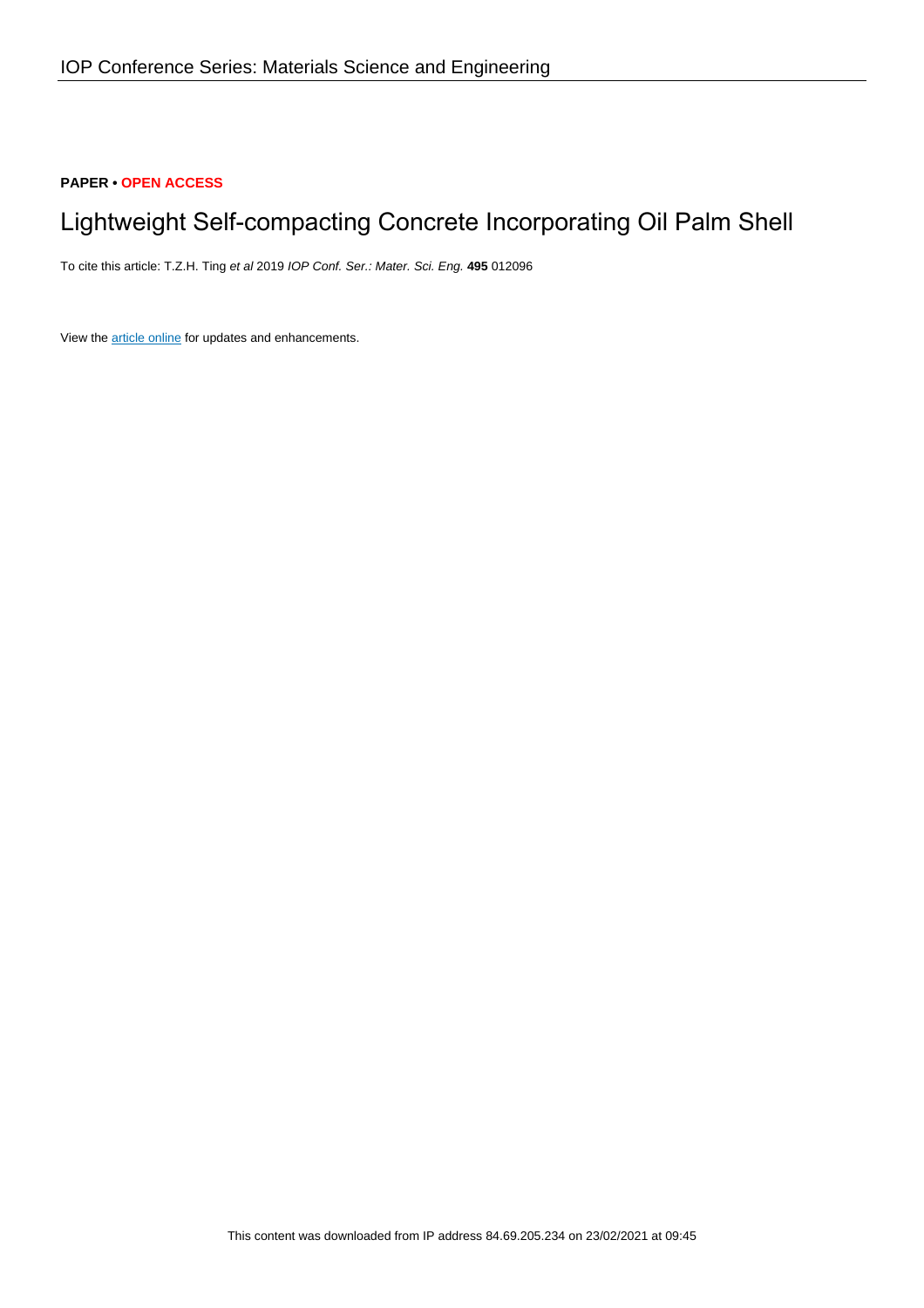IOP Publishing

# **Lightweight Self-compacting Concrete Incorporating Oil Palm Shell**

# **T.Z.H. Ting1 , M.E. Rahman**1\* **and H.H. Lau1**

<sup>1</sup>Department of Civil and Construction Engineering, Curtin University Malaysia, Miri, Malaysia

Address: CDT 250, 98009 Miri, Sarawak, Malaysia

\*E-mail: merahman@curtin.edu.my

**Abstract.** This paper presents the results of an experimental research on the fresh concrete properties, density, compressive and tensile strength of lightweight self-compacting concrete (LWSCC) incorporating oil palm shell (OPS) as coarse aggregates. Three aspects of fresh concrete properties including passing ability, filling ability and segregation resistance of the mixtures have been investigated experimentally and tests were carried out in accordance with the procedures stated in European Federation of National Associations Representing for Concrete (EFNARC) guidelines. LWSCC with OPS as aggregates fulfils the fresh concrete properties requirements of the EFNARC guidelines. In this study, the compressive and tensile strengths have also been compared with granite based self-compacting concrete (SCC). It is observed that OPS based SCC achieved comparable compressive strength with granite based SCC. This research provides basic framework to develop mix design of lightweight selfcompacting concrete by using OPS as aggregates. Other properties such as durability and fire resistance of the developed concrete are not considered in the present study and are recommended for future research. The experimental studies show that LWSCC, with the use of OPS as full replacement to normal weight aggregates (NWA), is potentially a sustainable alternative construction material. Its use also provides a cleaner and more beneficial solution in OPS disposal for oil palm industry. This research demonstrated that OPS can be successfully used to develop lightweight self-compacting concrete. This research will benefit the oil palm industry and the environment as a whole.

#### **1. Introduction**

Extensive research is being conducted on concrete since its potential was realized in the 19th century. It is indeed a very common construction material which has been widely used throughout the world due to its versatility, availability and economy. Concrete is generally compacted after placement with the aid of vibrator or steel bar to remove air void so that it becomes a homogeneous material with reduced macroscopic porosity. Proper compaction must be done for concrete to achieve the desired average uniformity with predicted design strength and durability properties. With the demand for innovative construction material in industry, self-compacting concrete (SCC) is gradually gaining popularity. SCC possesses the ability to flow under its own weight, filling the formwork with complex geometry, and the region of congested reinforcement more compactly and thus it eliminates the necessity of external vibration (EGSCC, 2005; Okamura & Ouchi, 2003). To achieve the selfcompacting criteria, SCC should possess the characteristics of high durability, restrained flowing ability and filling ability with [resistance again](#page-9-0)[st segregation \(ACI-237, 2](#page-10-0)007; EFNARC, 2002;

Content from this work may be used under the terms of the Creative Commons Attribution 3.0 licence. Any further distribution of this work must maintain attribution to the author(s) and the title of the work, journal citation and DOI. Published under licence by IOP Publishing Ltd 1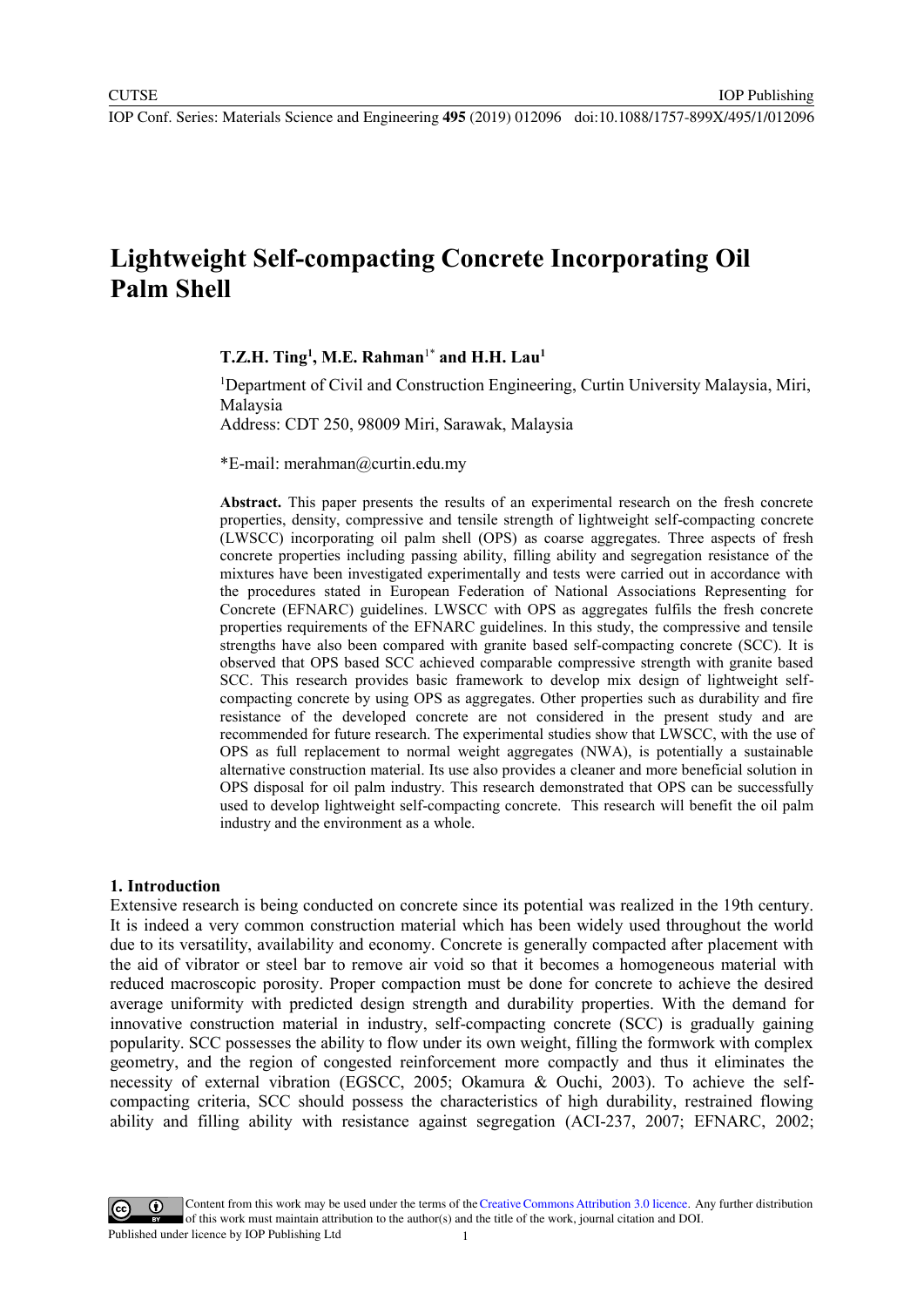[EGSCC, 2005\)](#page-9-0). Lightweight self-compacting concrete (LWSCC) can be produced with the use of lightweight aggregates (LWA). Generally, SCC requires more cement paste than conventional concrete to lubricate aggregates in order to facilitate self-compacting ability. In LWSCC, keeping the balance among the mix proportions is key factor to ensure the desired self-compacting ability [\(Lotfy et](#page-9-1)  [al., 2015;](#page-9-1) [Vakhshouri & Nejadi, 2016\)](#page-10-1).

Numerous recent research works [\(Bogas et al., 2012;](#page-9-2) [Hubertová & Hela, 2013;](#page-9-3) [Kaffetzakis &](#page-9-4)  [Papanicolaou, 2012;](#page-9-4) Vakhshouri [& Nejadi, 2016\)](#page-10-1) have focused on utilizing lightweight aggregates (LWA) as alternative materials to NWA. It is beneficial to utilize waste as alternative materials for aggregates in concrete which can mitigate the impacts to the environment in terms of energy consumption, pollution and waste disposal. Oil palm shell (OPS) is one of the waste products generated after the extraction of oil from oil palm tree [\(Okafor, 1988;](#page-10-2) [Okpala, 1990\)](#page-10-3) as shown in [Figure 1.](#page-2-0) Malaysia is abundantly cultivated with oil palm trees. OPS is produced in large quantities by oil palm mill. Over 4 million tonnes of solid wastes are produced annually [\(Alengaram et al., 2013;](#page-9-5) [Aslam et al., 2016;](#page-9-6) [Nagaratnam et al., 2016\)](#page-10-4). Since the demand for palm oil is increasing, the production of solid wastes by oil palm industry are expected to increase too. To minimize the environmental impact of handling and disposing these agricultural wastes, numerous researches have been carried out to study the potential of using OPS as replacement material in construction industry. [Teo et al. \(2007\)](#page-10-5) stated that OPS has the potential to be utilized as alternative coarse aggregates in casting concrete.

For the past few decades, extensive research has been carried out to incorporate OPS as alternative aggregates for the production of lightweight concrete in South East Asia [\(Alengaram et al., 2013\)](#page-9-5). The cellular structure of OPS reduces the weight of concrete and provides better thermal insulation. The reduction in density of OPS concrete is about 20-25% when compared to normal concrete [\(Shafigh et](#page-10-6)  [al., 2010\)](#page-10-6). [Shafigh et al. \(2011\)](#page-10-7) successfully developed OPS concrete with 28-days compressive strength of 42-48MPa. They [\(Shafigh et al., 2012\)](#page-10-8) also reported the compressive strength of 34- 53MPa in their studies. However, relatively large amount of cement was used in these cases to produce relatively high strength OPS concrete. [Mo et al. \(2016\)](#page-9-7) also reported that relatively high amount of cement was required to achieve anticipated compression strength for OPS concrete. Since SCC also requires a large amount of cement content to achieve self-compacting ability, it would make more economic sense to incorporate OPS to produce SCC. The extra cement material cost can be compensated by the elimination of the cost for concrete vibration.



**Figure 1.** (a) Oil palm shell (OPS) (b) Oil palm shell solid waste in oil palm factory.

<span id="page-2-0"></span>Comprehensive studies have been carried out in developing LWSCC by using different types of LWA [\(Vakhshouri & Nejadi, 2016\)](#page-10-1). However, very limited research with respect to using agricultural waste in SCC has been done. Meanwhile, [Kanadasan and Razak \(2014\)](#page-9-8) have successfully utilized oil palm clinker, another type of oil palm solid waste, as aggregates in SCC. The authors developed the SCC mix designs based on particle packing concept. The developed mix designs fulfilled all the fresh concrete performance criteria of [EFNARC \(2002\).](#page-9-9) [Kanadasan and Abdul Razak \(2015\)](#page-9-10) carried out further study on utilizing oil palm clinker as aggregates in SCC by the implementation of palm oil clinker power as supplementary filler materials. Reasonably sustainable SCC in terms of cost, energy efficiency and greenhouse gas emission can be produced with the use of oil palm clinker.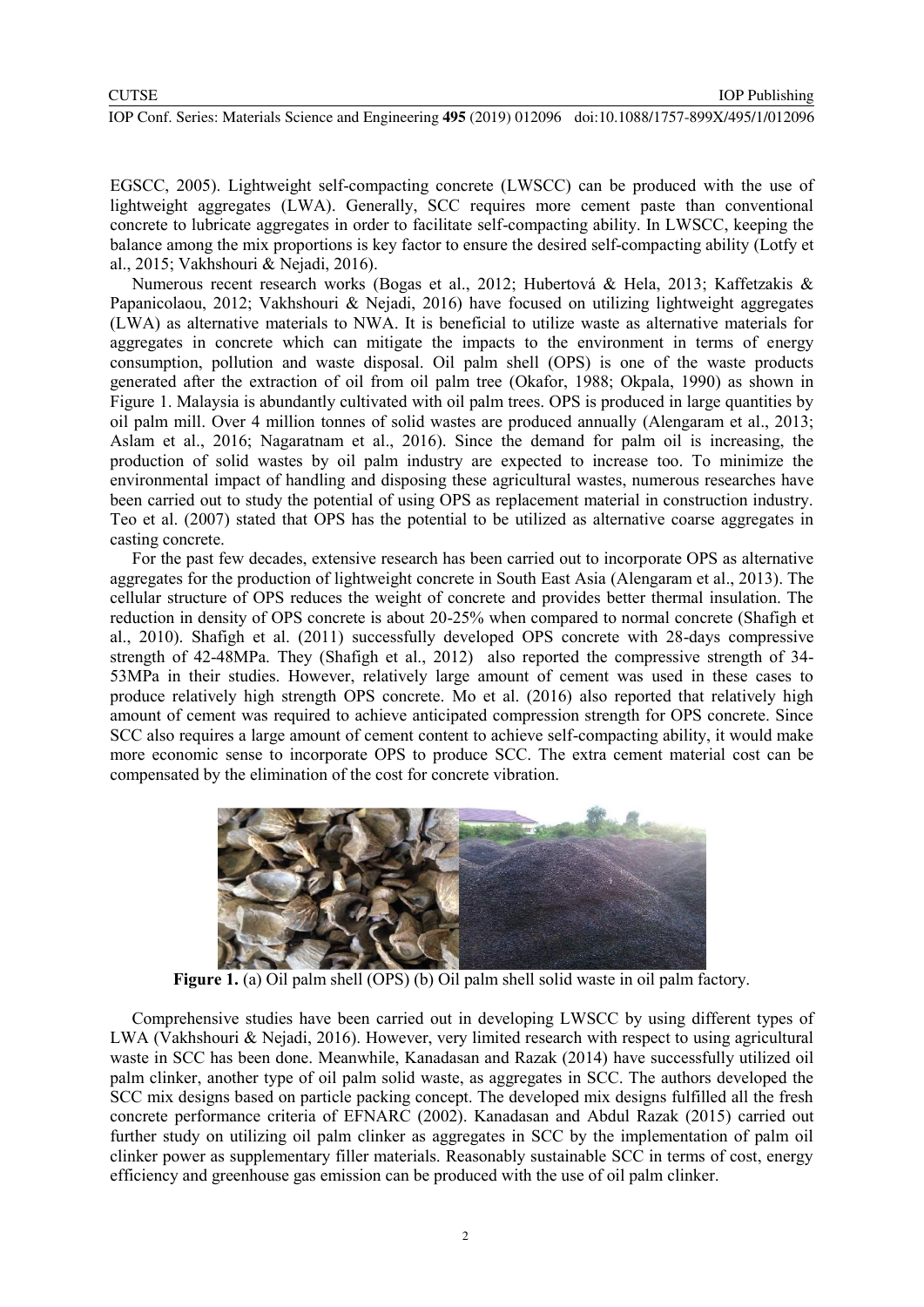IOP Publishing

The use of OPS in producing concrete has brought about many benefits and encouraged further interest in research and development. Thus, the aim of this paper is to investigate the fresh and hardened concrete properties of LWSCC utilizing OPS as coarse aggregates. The workability, compressive strength and tensile strength have also been compared with granite based SCC.

# **2. Experimental Programme**

## *2.1. Materials*

All the ordinary Portland cement, river sand and superplasticizer used were supplied from the same source as [Nagaratnam et al. \(2016\).](#page-10-4)

## *2.1.1. Ordinary Portland Cement (OPC)*

Ordinary Portland Cement (OPC) grade 45, conforming to ASTM: C150/C150M-12 was used. The Blaine fineness of cement is  $3510 \text{cm}^3/\text{g}$ . The specific gravity and particle density are 3.14 and  $2950$ kg/m<sup>3</sup> respectively.

## *2.1.2. Coarse Aggregates*

Oil palm shell (OPS) was used as coarse aggregates in this research. OPS was acquired from palm oil mill in Lambir, Miri-Bintulu, Sarawak, Malaysia. 60% of OPS had the size within the range of 5mm-10mm. They were washed and sieved. All the OPS were soaked in water for 24 hours. OPS were then allowed to air dry so that saturated surface dry (SSD) condition can be achieved before being used in concrete mixing.

### *2.1.3. Fine Aggregates*

Natural river sand and crushed OPS were used as fine aggregates. Crushed OPS in the size range of 600μm to 5mm and river sand with nominal size of 600μm were used.

# *2.1.4. Superplasticizer*

Type F superplasticizer (SP) complying the requirement of ASTM C494 and BS En 934-2 European Standard was used in this study. As a high range water reducing admixture, it is capable of reducing the water demand of concrete by at least 12%.

# *2.2. Mix Proportion*

Mix proportion of LWSCC using OPS as coarse aggregates was first determined by using particle packing theory [\(Kanadasan & Razak, 2014\)](#page-9-8) and assessed against [EFNARC \(2002\)](#page-9-9) requirements. However, the fresh properties of LWSCC determined from particle packing theory did not fully fulfil the requirements of [EFNARC \(2002\).](#page-9-9) Modification was made to the mix proportions in order to obtain the mix design that fulfilled the requirements and the mix design was summarized in [Table 1.](#page-3-0) Water to binder (w/b) ratio was reduced to 0.34 as the mix obtained from particle packing theory was too watery and resulted in segregation. Also, the content of coarse aggregates was slightly reduced in order to guarantee passing ability.

<span id="page-3-0"></span>

| Table 1. Summary of mix design. |      |
|---------------------------------|------|
| w/b ratio                       | 0.34 |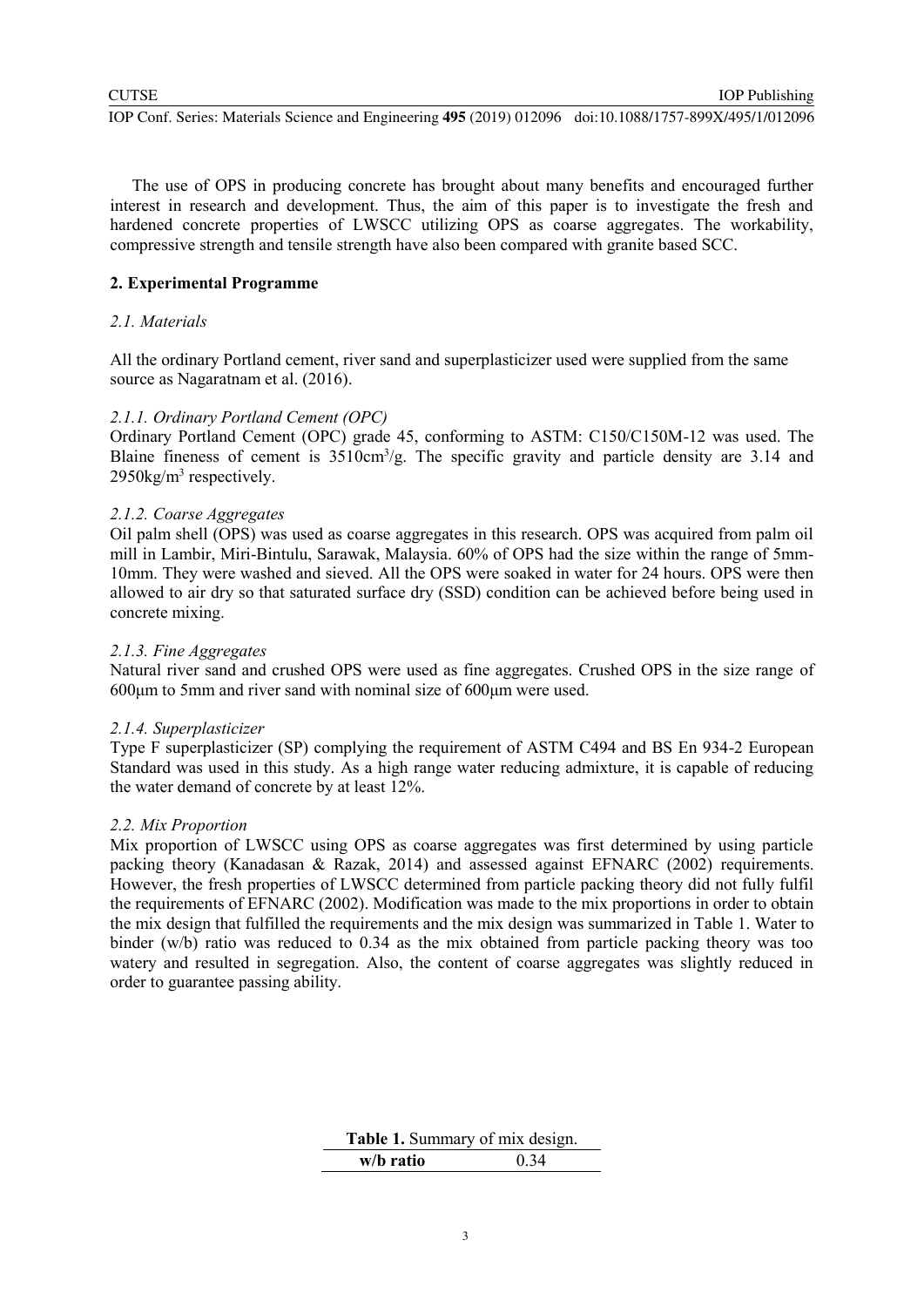IOP Publishing

| Cement (kg/m3) | 525  |
|----------------|------|
| Water (kg/m3)  | 185  |
| OPS (kg/m3)    | 460  |
| Sand (kg/m3)   | 720  |
| SP (kg/m3)     | 8.68 |

#### *2.3. Mixing Method*

Forced action cylindrical pan mixer with a vertical axis of rotation was used. LWSCC mix in the amount of about 0.07m<sup>3</sup> was produced for each batch. An optimum mixing procedure was selected among several different mixing procedures. The mixing procedure started with filling the pan with all the aggregates and running the mixer for 3 minutes. Then, cement was added and the mixing continued for another 2 minutes until all the materials were well mixed. Subsequently, the mixture was added slowly with the first half of the required amount of water and mixing was continued for 1.5 minutes. The SP and another half amount of water were then gradually added and mixing continued for 1.5 minutes.

#### *2.4. Test Program*

Concrete fresh state properties including filling ability, passing ability and segregation resistance was assessed immediately after the concrete mixing. The tests were conducted in accordance to the standard procedure [EFNARC \(2002\).](#page-9-9) Filling ability was assessed by conducting slump flow and Vfunnel tests. Slump flow test was carried out by filling the slump cone and the maximum uninterrupted flow diameter in two orthogonal directions were measured. The time for LWSCC to flow 500mm diameter circular spread was also noted as  $T_{500}$ . V-funnel test was also done to assess the viscosity. This was done by measuring the time required for fresh LWSCC to completely flow through the outlet controlled by trap door.

Evaluation of passing ability was done by conducting J-ring test. It was meant to measure the blockage of LWSCC by steel reinforcement bars. The test was done by positioning the J-ring around the slump cone, filling of concrete in slump cone and lifting it to allow passage of concrete in between the steel bars. The maximum spread,  $T_{500}$  (*J*-Ring), and the difference in heights of the concrete at the centre and outer of the ring were measured.

Sieve segregation test was used to assess the segregation resistance. The test allowed the mass LWSCC to stand still for 15 minutes and then let it to flow through a sieve with a gap of 4.75mm for 2 minutes. Segregation ratio was then calculated by taking the ratio of the weight of sieved portion to total weight of LWSCC used.

Concrete cube specimens of size 100x100x100mm were casted for compressive strength test. Cylinder specimens of 100mm diameter and 200mm height were prepared for splitting tensile test. Three samples were prepared for each test. The fresh concrete after mixing were poured into mould immediately after fresh concrete slump flow test. No physical compaction of concrete was carried out. The concrete specimens were demoulded after 24 hours of casting and cured in water at room temperature until the day of testing.

#### **3. Results and Discussion**

Several publications such as [EFNARC \(2002\)](#page-9-9) and [ACI-237 \(2007\)](#page-9-11) provide the guidelines to carry out workability tests for SCC. [EFNARC \(2002\)](#page-9-9) is used as the workability assessment criteria in this research. The workability performance requirements for SCC are shown in **[Table 2](#page-5-0)**. All the test results are assessed against these criteria. According to [EFNARC \(2002\),](#page-9-9) these criteria are developed based on the current knowledge and research. However, not all of these criteria are suitable to be used for assessing LWSCC as it performs differently for SCC. LWSCC with fresh properties outside these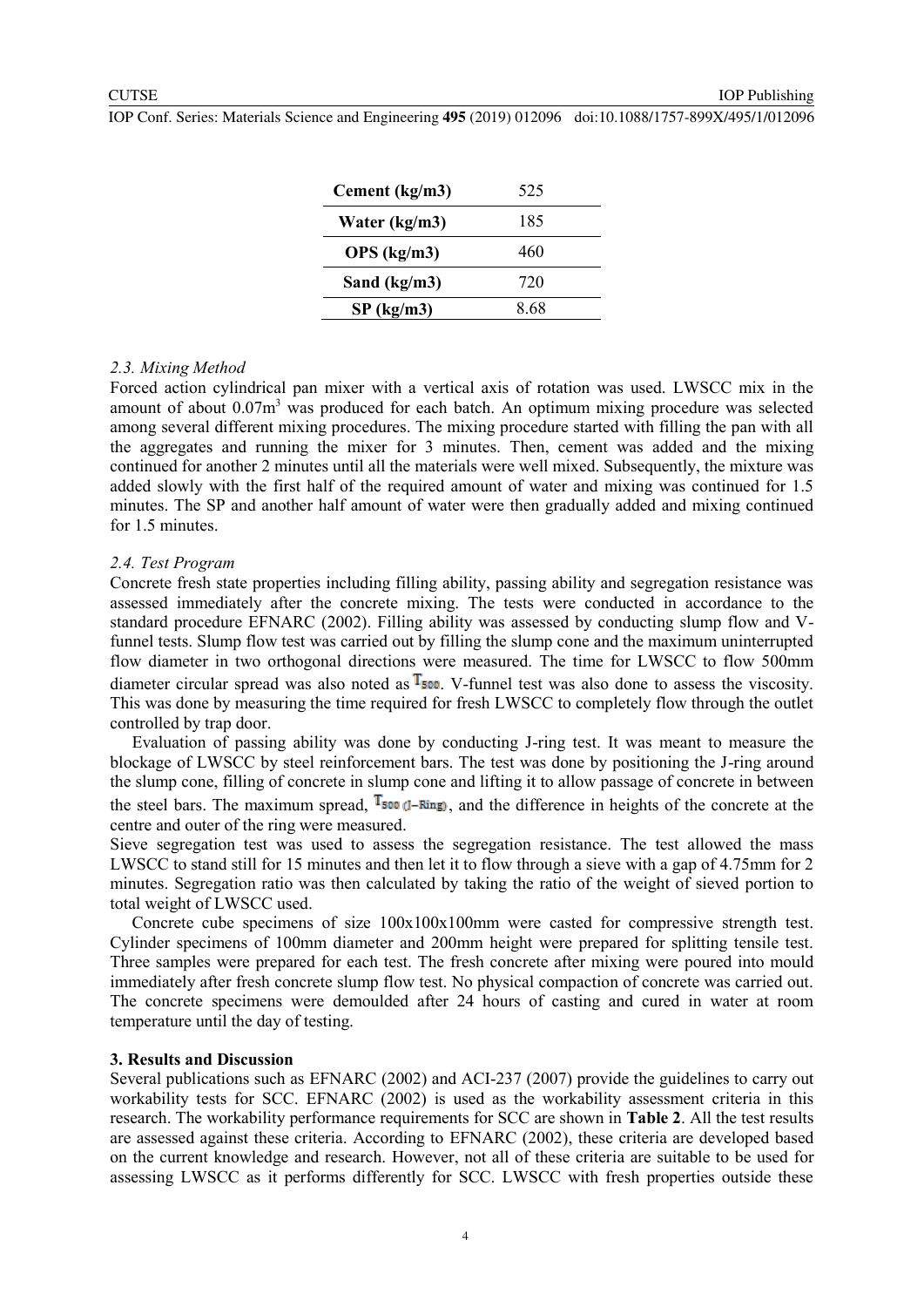criteria may be acceptable if it is able to perform properly under the required conditions. OPS based SCC mix was assessed for fresh properties. These included filling ability (J-ring), passing ability (Vfunnel and Slump flow) and segregation resistance (sieve segregation) tests. The fresh properties test results were shown in [Table 3.](#page-5-1) These results are evaluated and discussed in the following section. Typical slump flow and J-ring were shown in [Figure 2.](#page-5-2)

<span id="page-5-0"></span>

| <b>Table 2. EFNARC</b> requirement. |                       |                 |                                  |  |
|-------------------------------------|-----------------------|-----------------|----------------------------------|--|
| Workability                         | <b>Test</b>           | <b>Class</b>    | Criteria                         |  |
| Filling ability                     |                       | SF1             | 550-650                          |  |
|                                     | <b>Slump Flow</b>     | SF <sub>2</sub> | 660-750                          |  |
|                                     | (mm)                  | SF3             | 760-850                          |  |
|                                     | T500(s)               | VS1/VF1         | $\leq$ 2 V – Funnel $\leq$ 8     |  |
|                                     |                       | VS2/VF2         | $\geq$ 2 time(s) 9 - 25          |  |
| Passing ability                     | height<br><b>Step</b> | PA <sub>1</sub> | $Sj \leq 15$ (59 mm bar spacing) |  |
|                                     | J-ring<br>1n<br>(mm)  | PA <sub>2</sub> | $Si \leq 15$ (40 mm bar spacing) |  |
|                                     | L-Box                 |                 | $0.8 - 0.1$                      |  |
|                                     | U-Box                 |                 | $0 - 30$                         |  |
| Segregation                         | Sieve                 | SR <sub>1</sub> |                                  |  |
| Resistance                          | segregation           |                 | $\leq 20$                        |  |
|                                     | $(\%)$                | SR <sub>2</sub> | $\leq 15$                        |  |

<span id="page-5-1"></span>

| Table 3. Fresh state properties comparison.     |                |                         |                                            |
|-------------------------------------------------|----------------|-------------------------|--------------------------------------------|
| <b>Test Method</b>                              | <b>OPS SCC</b> | Rahman et al.<br>(2014) | <b>Chopra</b><br>and<br>Siddique<br>(2015) |
| Slump flow (mm)                                 | 660            | 630                     | 730                                        |
| V-funnel $(s)$                                  | 25             | 5.9                     |                                            |
| $J-Ring$ (mm)                                   | 12.5           | 5.2                     |                                            |
| Sieve segregation<br>$\left(\frac{0}{0}\right)$ | 6.34           | 8.2                     |                                            |



**Figure 2.** Typical slump flow and J-ring appearance.

### <span id="page-5-2"></span>*3.1. Concrete Fresh State Properties*

In this research, two tests which were slump flow and V-funnel tests had been carried out to assess the flow ability of LWSCC. The OPS based SCC mix design achieved the slump flow spread with the value of 660mm. The slump flow value was within the range of 550-850mm which complied with the requirement of European guidelines [\(EGSCC, 2005\)](#page-9-0). According to European Guidelines, this mix design was classified as class SF2 as the slump flow results fell within the range of 650-750mm. As such, class SF2 SCC is suitable for normal application including walls and columns. [Figure 3](#page-6-0) shows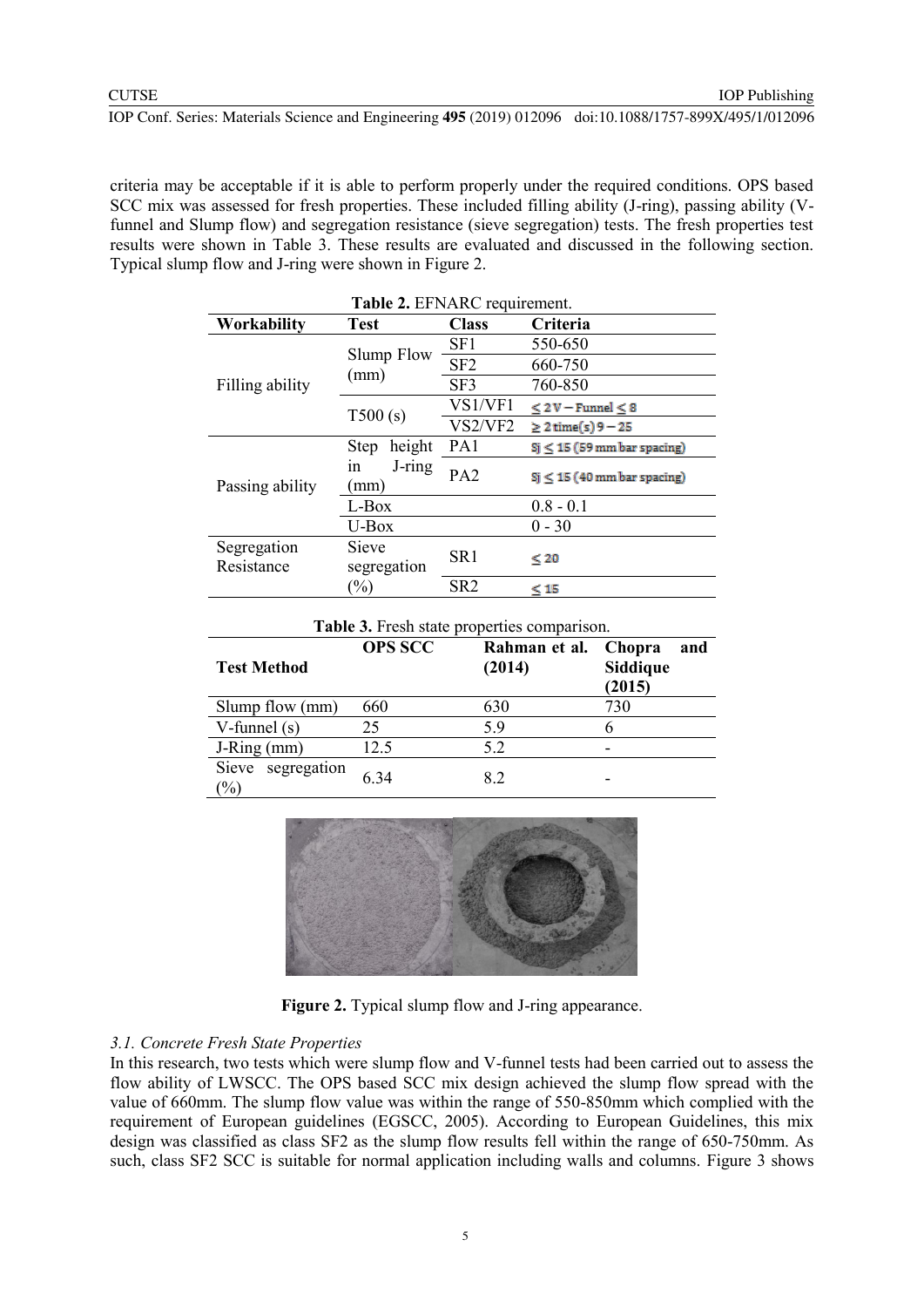the comparison between OPS based SCC and granite based SCC reported by various researchers. It can be seen that OPS based SCC achieved better slump flow value than [Rahman et al. \(2014\)](#page-10-9) but poorer when compared to [Chopra and Siddique \(2015\).](#page-9-12)



**Figure 3.** Slump flow comparison.

<span id="page-6-0"></span>V-funnel flow time was utilized to determine the viscosity and stability of SCC. [Figure 4](#page-6-1) illustrates the comparison of V-funnel flow time. A low V-funnel flow time indicates faster filling rate of the fresh concrete due to its lower plastic viscosity. The OPS based SCC was classified as class VF2 as the flow time was more than 2s. Thus, OPS based SCC achieved poor v-funnel time when compared to granite based SCC. However, it was still within the range of European guidelines.



**Figure 4.** Comparison of V-funnel flow time.

<span id="page-6-1"></span>The passing ability of LWSCC was determined by carrying out J-ring test. The main concern of J-ring is the block step which is measured as the difference in height of the concrete in the inner and outer bars of j-ring. Block step of 15mm is the acceptable limit for SCC in [EGSCC \(2005\).](#page-9-0) The OPS based SCC achieved the block step value of 12.5mm. The higher block step value means that fresh SCC possesses higher tendency of being blocked when coarse aggregate passes through reinforcements. [Figure 5](#page-7-0) shows the comparison of block step height. It can be seen that the OPS based SCC achieved higher block step value compared to granite based SCC.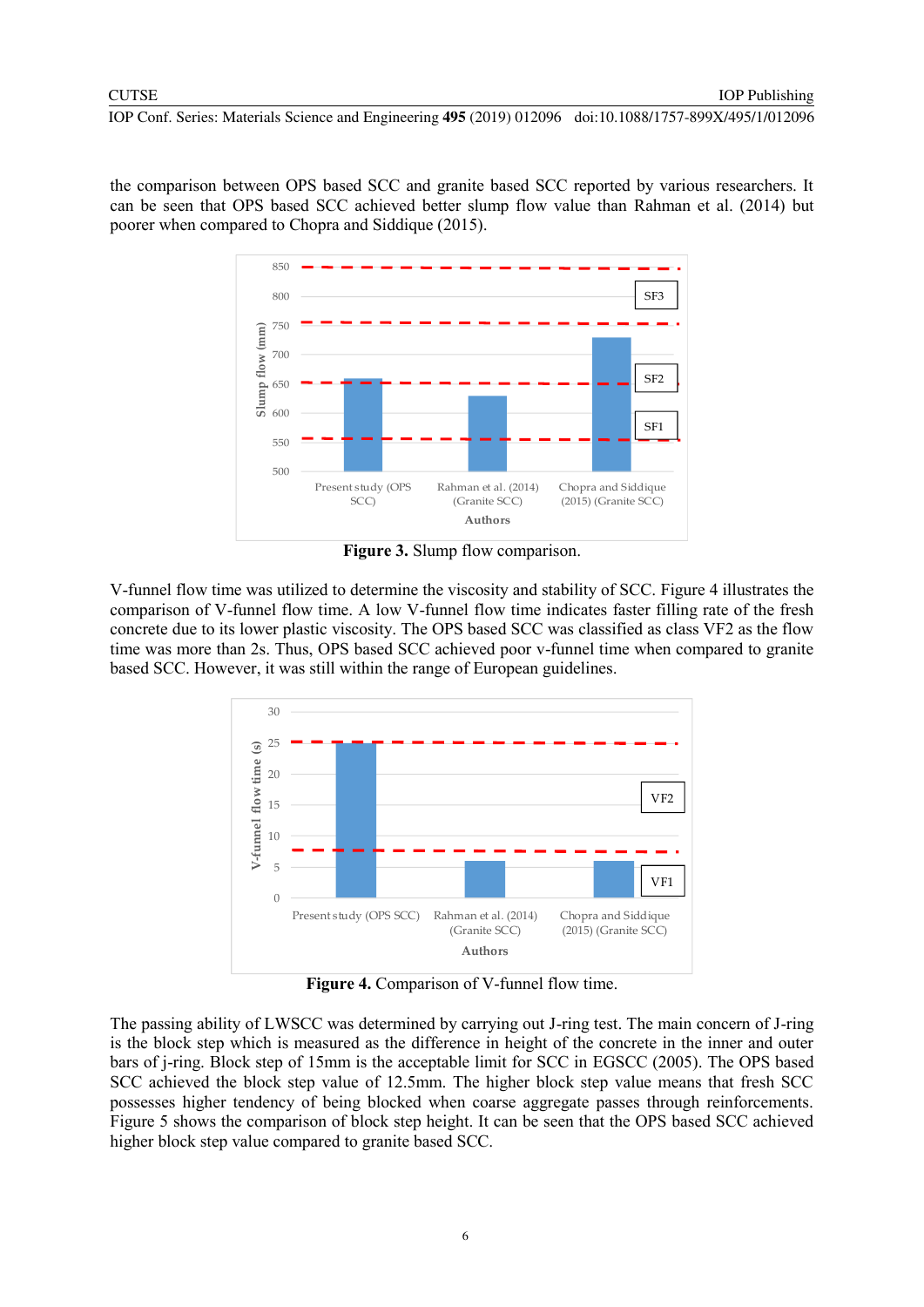

**Figure 5.** J-ring block step comparison.

<span id="page-7-0"></span>Sieve segregation was used to evaluate the segregation resistance of LWSCC in this study. Segregation ratio is defined as the percentage of concrete mix that passes through 5mm sieve. [Figure 6](#page-7-1) shows the comparison of segregation of OPS based SCC with various researchers. Lower segregation ratio indicated better segregation resistance of LWSCC. OPS based SCC attained sieved portion value of 6.34%, which could be classified as class SR2 in segregation resistance. Class SR2 mixes are suitable for tall vertical application. OPS based SCC achieved even better segregation resistance than granite based SCC.



**Figure 6.** Sieved portion comparison.

<span id="page-7-1"></span>From these experiments, it can be observed that the OPS based SCC satisfy all the requirements of concrete fresh state properties which include filling ability, passing ability and segregation resistance. Accordingly, OPS possess high potential as aggregates substitute in manufacturing SCC.

# *3.2. Concrete Hardened State Properties*

The dry density of OPS based SCC is  $1832 \text{ kg/m}^3$ . The density falls within the range of specification stated by ASTM C330 which is 1120 to 1920 kg/m<sup>3</sup> for light weight concrete. In this study, the OPS based SCC attained about 20% lighter weight when compared to conventional concrete. Compressive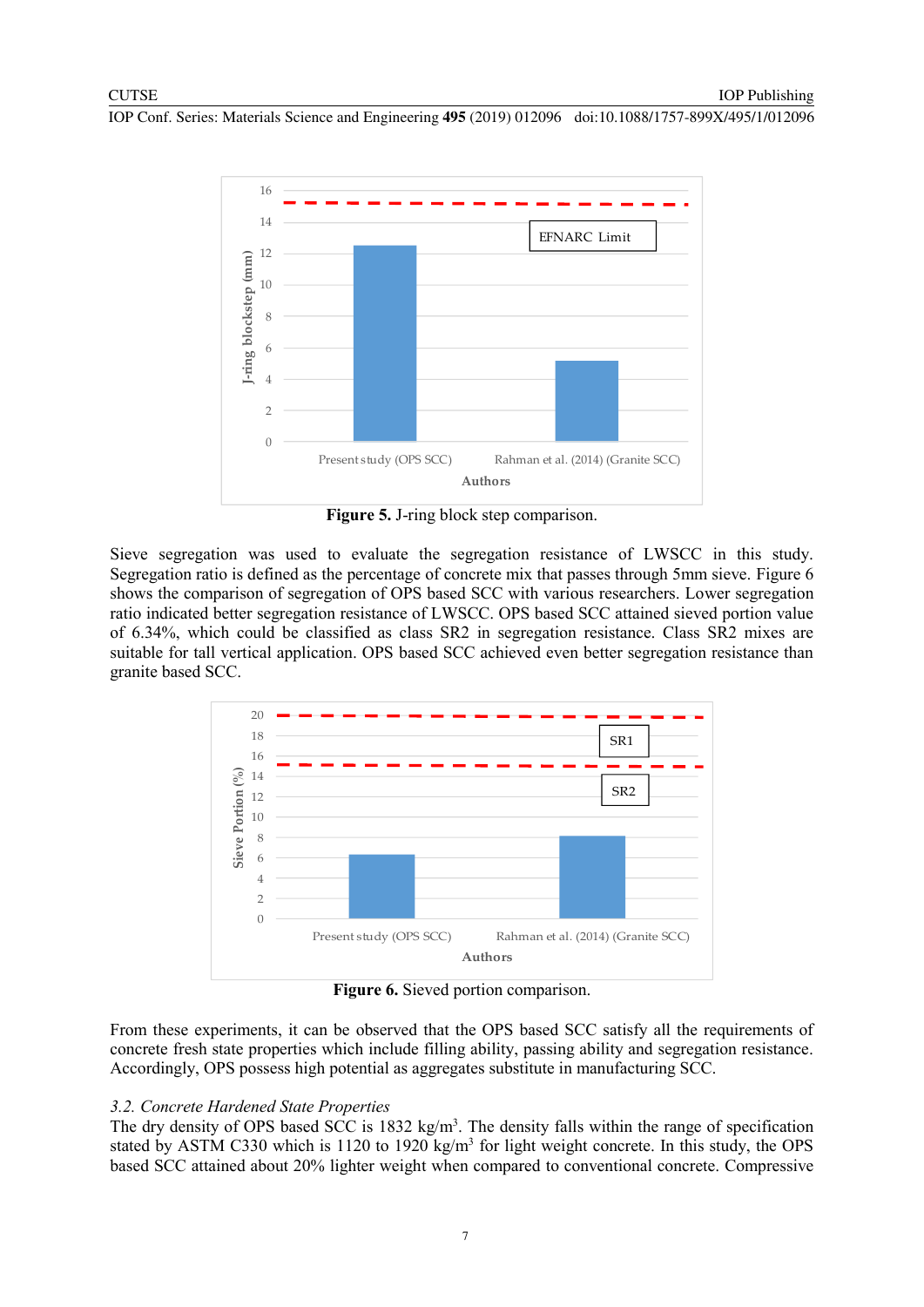and tensile splitting strengths of OPS based SCC were evaluated at the age of 7 and 28 days. The individual values for each sample are shown in [Table 4.](#page-8-0) Compressive and tensile splitting strength of OPS based SCC when compared with granite based SCC is shown in [Table 5.](#page-8-1) The average values are used for comparison. It is observed that OPS based SCC has achieved similar compressive strength with granite based SCC as studied by [Chopra and Siddique \(2015\).](#page-9-12) However, the compressive strength of OPS based SCC is lower than the value of granite based SCC that was reported by [Rahman et al.](#page-10-9)  (2014). A similar trend is found for tensile splitting strength. OPS based SCC tensile splitting strength was reported to be 6.5% of compressive strength, the value of which was comparable to those reported by [Shafigh et al. \(2012\)](#page-10-8) for OPS based normally-vibrated concrete. The same type of materials except coarse aggregates were used by [Rahman et al. \(2014\)](#page-10-9) for OPS based SCC. It has been demonstrated that the compressive strength of concrete highly depends on the stiffness of aggregates. This can be explained that the mortar is stronger than lightweight aggregates in lightweight concrete. This is confirmed by the findings of [Floyd et al. \(2015\)](#page-9-13) and [Grabois et al. \(2016\)](#page-9-14) that the lightweight aggregates are generally weaker than mortar. Therefore, the strength of lightweight aggregates played a crucial role in contributing to the compressive strength of LWSCC. To sum up, the OPS based SCC is able to achieve comparable hardened state properties to granite based SCC and therefore it can be used for structural application.

<span id="page-8-0"></span>

| <b>Table 4. Summary of test results.</b>   |                  |                   |                    |
|--------------------------------------------|------------------|-------------------|--------------------|
| <b>Tests</b>                               | <b>Sample No</b> | 7 day<br>strength | 28 day<br>strength |
|                                            |                  | 27.0              | 38.5               |
| Compressive<br>Strength (MPa)              |                  | 27.5              | 38.0               |
|                                            |                  | 26.5              | 40.0               |
|                                            | Average          | 27.0              | 38.8               |
| <b>Tensile Splitting</b><br>Strength (MPa) |                  | 2.26              | 2.58               |
|                                            |                  | 2.19              | 2.48               |
|                                            |                  | 2.23              | 2.55               |
|                                            | Average          | 2.23              | 2.54               |

<span id="page-8-1"></span>

| Table 5. Hardened state properties comparison.        |            |                            |                                     |
|-------------------------------------------------------|------------|----------------------------|-------------------------------------|
| Concrete strength                                     | <b>OPS</b> | <b>Granite SCC</b>         |                                     |
| (MPa)                                                 | <b>SCC</b> | Rahman<br>et al.<br>(2014) | Chopra<br>and<br>Siddique<br>(2015) |
| Compressive<br>strength at 7 <sup>th</sup> day        | 27         | 32.8                       | 30                                  |
| Compressive<br>strength at 28 <sup>th</sup> day       | 38.8       | 48.5                       | 38                                  |
| Tensile splitting<br>strength at 28 <sup>th</sup> day | 2.54       | 5.1                        | 2.5                                 |

#### **4. Conclusion**

The fresh and hardened state properties of lightweight self-compacting concrete (LWSCC) with the use of OPS as aggregates was investigated and the following conclusions can be drawn:

 LWSCC which has satisfactory fresh state properties in terms of passing ability, filling ability and segregation resistance as well as hardened state properties can be produced with the use of OPS as full replacement to normal weight aggregates (NWA),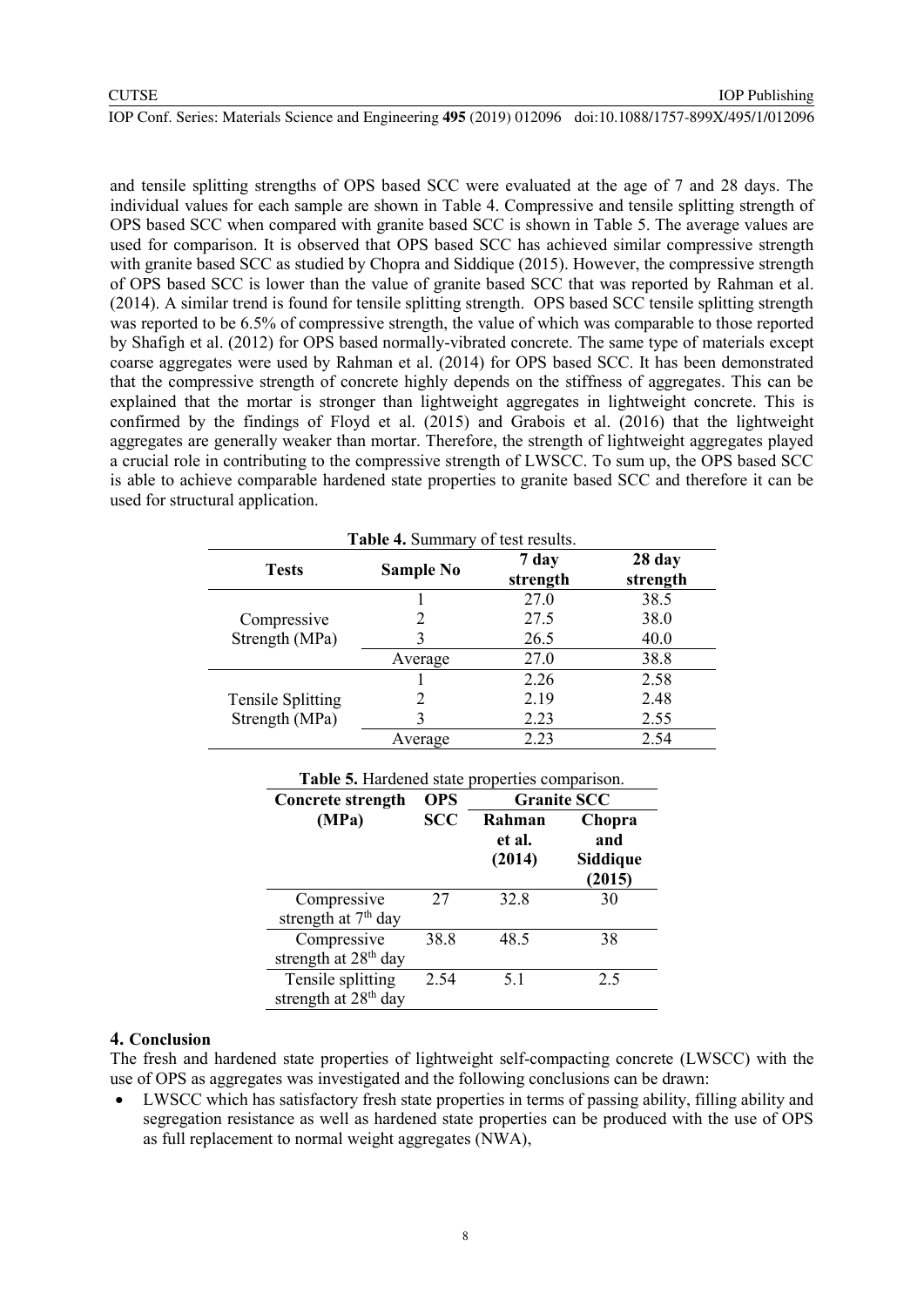- LWSCC with OPS as aggregates has achieved desirable slump flow spread in the range of 660- 750mm,
- Satisfactory V-funnel flow time that fulfils the European Guidelines has been achieved,
- Considerable passing ability has been attained by OPS LWSCC with the block step less than 15mm,
- Excellent segregation resistance with value less than 10% has been achieved,
- Satisfactory compressive and tensile strength has been achieved.

## **5. References**

- <span id="page-9-11"></span>[1] ACI-237. (2007). 237.". ACI 237R-07–Self-Consolidating Concrete". American Concrete Institute.
- <span id="page-9-5"></span>[2] Alengaram, U. J., Al Muhit, B. A., & bin Jumaat, M. Z. (2013). Utilization of oil palm kernel shell as lightweight aggregate in concrete–a review. Construction and Building Materials, 38, 161-172.
- <span id="page-9-6"></span>[3] Aslam, M., Shafigh, P., & Jumaat, M. Z. (2016). Oil-palm by-products as lightweight aggregate in concrete mixture: a review. Journal of Cleaner Production, 126, 56-73.
- <span id="page-9-2"></span>[4] Bogas, J. A., Gomes, A., & Pereira, M. F. C. (2012). Self-compacting lightweight concrete produced with expanded clay aggregate. Construction and Building Materials, 35, 1013-1022. doi:10.1016/j.conbuildmat.2012.04.111
- [5] ASTM C330/330M, 2017, "Standard specification for Lightweight Aggregates for structural concrete," ASTM International, West Conshohocken,2017,DOI: 10.1520/C0330\_C0330M-17A[,www.astm.org.](http://www.astm.org/)
- <span id="page-9-12"></span>[6] Chopra, D., & Siddique, R. (2015). Strength, permeability and microstructure of selfcompacting concrete containing rice husk ash. Biosystems Engineering, 130, 72-80.
- <span id="page-9-9"></span>[7] EFNARC, A. (2002). Specification and Guidelines for Self-Compacting Concrete: Surrey, UK: EFNARC, Association House.
- <span id="page-9-0"></span>[8] EGSCC. (2005). The European Guidelines for Self-Compacting Concrete.
- <span id="page-9-13"></span>[9] Floyd, R. W., Hale, W. M., & Bymaster, J. C. (2015). Effect of aggregate and cementitious material on properties of lightweight self-consolidating concrete for prestressed members. Construction and Building Materials, 85, 91-99. doi:10.1016/j.conbuildmat.2015.03.084
- <span id="page-9-14"></span>[10] Grabois, T. M., Cordeiro, G. C., & Toledo Filho, R. D. (2016). Fresh and hardened-state properties of self-compacting lightweight concrete reinforced with steel fibers. Construction and Building Materials, 104, 284-292. doi:10.1016/j.conbuildmat.2015.12.060
- <span id="page-9-3"></span>[11] Hubertová, M., & Hela, R. (2013). Durability of Lightweight Expanded Clay Aggregate Concrete. Procedia Engineering, 65, 2-6. doi:10.1016/j.proeng.2013.09.002
- <span id="page-9-4"></span>[12] Kaffetzakis, M. I., & Papanicolaou, C. G. (2012). Mix Proportioning method for lightweight aggregate SCC (LWASCC) based on the optimum packing point concept Innovative Materials and Techniques in Concrete Construction (pp. 131-151): Springer.
- <span id="page-9-10"></span>[13] Kanadasan, J., & Abdul Razak, H. (2015). Engineering and sustainability performance of selfcompacting palm oil mill incinerated waste concrete. Journal of Cleaner Production, 89, 78-86. doi:10.1016/j.jclepro.2014.11.002
- <span id="page-9-8"></span>[14] Kanadasan, J., & Razak, H. A. (2014). Mix design for self-compacting palm oil clinker concrete based on particle packing. Materials & Design, 56, 9-19. doi:10.1016/j.matdes.2013.10.086
- <span id="page-9-1"></span>[15] Lotfy, A., Hossain, K. M. A., & Lachemi, M. (2015). Lightweight Self-consolidating Concrete with Expanded Shale Aggregates: Modelling and Optimization. International Journal of Concrete Structures and Materials, 9(2), 185-206. doi:10.1007/s40069-015-0096-5
- <span id="page-9-7"></span>[16] Mo, K. H., Chin, T. S., Alengaram, U. J., & Jumaat, M. Z. (2016). Material and structural properties of waste-oil palm shell concrete incorporating ground granulated blast-furnace slag reinforced with low-volume steel fibres. Journal of Cleaner Production, 133, 414-426.